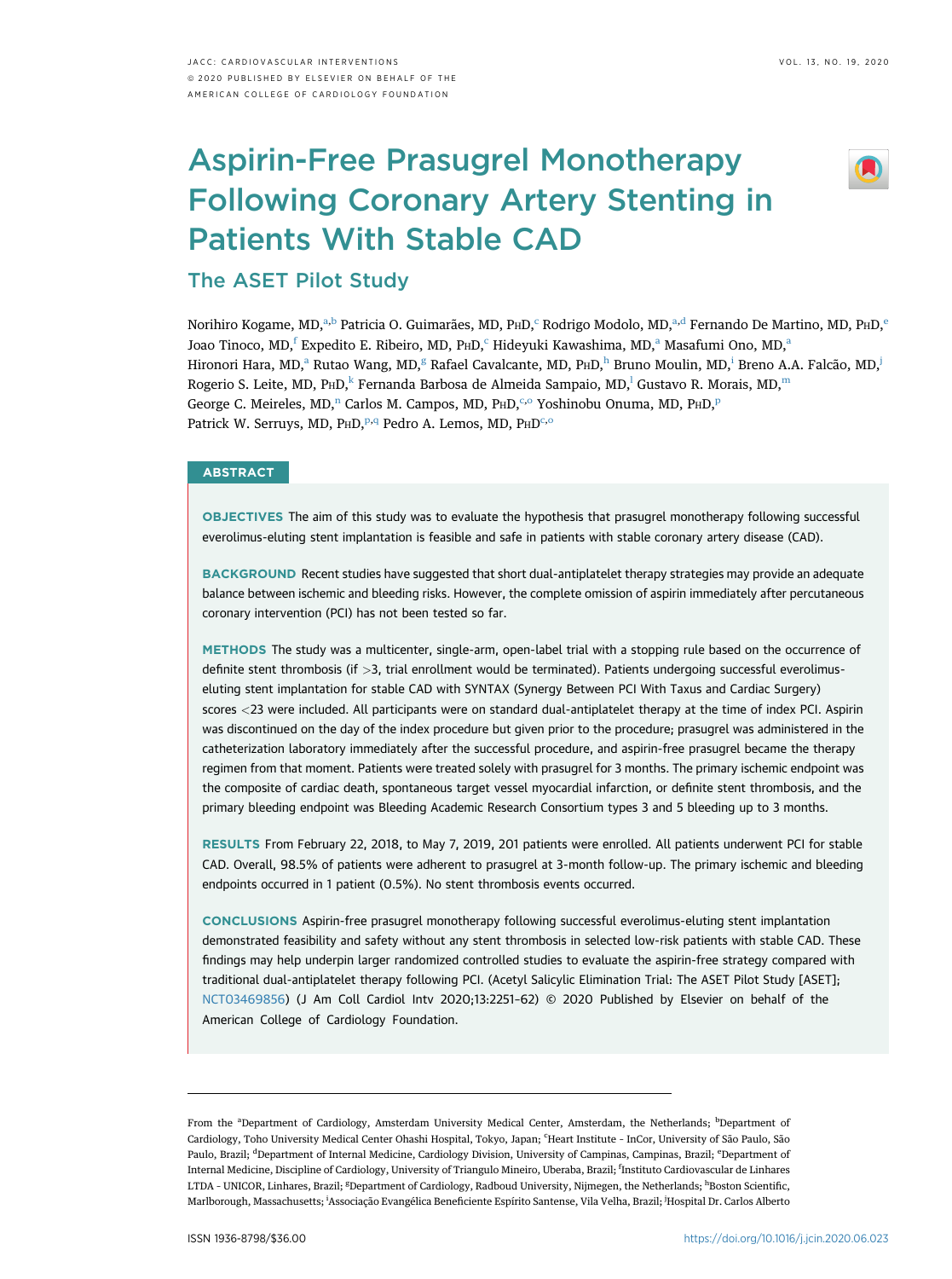## ABBREVIATIONS AND ACRONYMS

ACS = acute coronary syndrome(s)

BARC = Bleeding Academic Research Consortium

CAD = coronary artery disease

CK-MB = creatine kinase myocardial band

DAPT = dual-antiplatelet therapy

DES = drug-eluting stent(s)

DS = diameter stenosis

DSMB = Data and Safety Monitoring Board

EES = everolimus-eluting stent(s)

HPR = high platelet reactivity

IVUS = intravascular ultrasound

MI = myocardial infarction

PCI = percutaneous coronary intervention

Pt-EES = platinum-chromium everolimus-eluting stent(s)

RCT = randomized controlled trial

ULN = upper limit of normal

**Patients with coronary artery disease**<br>(CAD) undergoing percutaneous coronary intervention (PCI) are traditionally treated with aspiring and a P2Y<sub>12</sub> (CAD) undergoing percutaneous coronary intervention (PCI) are traditionally treated with aspirin and a  $P2Y_{12}$ inhibitor during the first period postprocedure (so-called dual-antiplatelet therapy [DAPT]), followed by withdrawal of the  $P2Y_{12}$  inhibitor and maintenance of aspirin as the single antiplatelet drug thereafter ([1\)](#page-10-0). However, the best antithrombotic approach after stenting is still an open matter, currently under intense clinical investigation. The adequate duration of DAPT, as well as the best agent for the subsequent monotherapy phase, have been scrutinized in recent studies ([2\)](#page-10-1). In this regard, a number of recent trials have shown promising results with a scheme comprising short DAPT duration (i.e., 1 to 3 months) followed by the administration of solely a  $P2Y_{12}$  antagonist, instead of aspirin (3-[6\)](#page-10-2). However, the complete omission of aspirin immediately after PCI has not been tested so far.

### SEE PAGE 2263

Prasugrel is an irreversible oral  $P2Y_{12}$  receptor inhibitor that shows less variability in platelet inhibition and has a faster onset of action than clopidogrel. An in vitro study suggested that aspirin demonstrated little additional inhibition in the presence of strong blockade by prasugrel ([7\)](#page-10-3). Additionally, the administration of aspirin has been linked to ominous hemorrhagic complications ([8\)](#page-11-0). Therefore, we hypothesized that single-antiplatelet therapy with prasugrel started immediately after PCI would result in adequate stent thrombotic protection while avoiding excess bleeding risk. To test this concept, we designed a proof-of-concept singlearm trial in which selected low-risk patients with stable CAD received prasugrel monotherapy immediately following successful PCI with everolimuseluting stents (EES).

## **METHODS**

STUDY DESIGN WITH STOPPING RULE. The design of the ASET (Acetyl Salicylic Elimination Trial) pilot study ([NCT03469856\)](https://clinicaltrials.gov/ct2/show/NCT03469856) was previously described elsewhere [\(9](#page-11-1)). The study was a multicenter, singlearm, open-label, first-in-human, proof-of-concept pilot trial. Because of the exploratory nature of this study, no formal sample size calculations were performed. On the basis of previous pilot studies with similar designs, such as the BENESTENT II pilot study, which evaluated a heparin-coated Palmaz-Schatz stent with or without intravenous heparin infusion immediately post-treatment, a sample of 200 patients was planned, with a safety stopping rule based on the occurrence of definite stent thrombosis [\(10\)](#page-11-2). The BENESTENT II pilot, first-in-human study was successfully completed without any stent thrombosis in 200 patients and was followed by the large randomized BENESTENT II trial, with 827 patients [\(11\)](#page-11-3). In the present trial, if during the enrollment period more than 3 cases of definite stent thrombosis occurred following the index procedure up to 3-month follow-up, patient recruitment would be terminated.

In the present trial, the cutoff rate for definite stent thrombosis was determined on the basis of the incidence of stent thrombosis in the Bern-Rotterdam registry (1.2% at 30 days and 1.7% at 1 year) [\(12](#page-11-4)) and considering the current development of PCI ([13,](#page-11-5)[14\)](#page-11-6). All potential patients provided written informed consent prior to undergoing any study-specific procedures, including screening and diagnostic angiography potentially leading to "ad hoc" PCI. The central ethics committee (Comissão de Ética Para Análise de Projetos de Pesquisa) and local ethics committee at

Manuscript received April 17, 2020; revised manuscript received May 19, 2020, accepted June 9, 2020.

Studart Gomes de Messejana, Fortaleza, Brazil; <sup>k</sup>Instituto de Cardiologia do Rio Grande do Sul/Fundação Universitária de Cardiologia, Porto Alegre, Brazil; <sup>l</sup>Instituto Nacional de Cardiologia, Rio de Janeiro, Brazil; <sup>m</sup>Hospital Nossa Senhora das Neves, João Pessoa, Brazil; "Hospital do Servidor Público Estadual - IAMSPE, São Paulo, Brazil; <sup>o</sup>Hospital Israelita Albert Einstein, São Paulo, Brazil; <sup>p</sup>Department of Cardiology, National University of Ireland Galway, Galway, Ireland; and the <sup>q</sup>Imperial College London, London, United Kingdom. This trial is an investigator-initiated trial. The academic research organization InCor in São Paulo was responsible for site management and monitoring. This trial was supported by grants from Boston Scientific and Daiichi-Sankyo. Dr. Cavalcante is an employee of Boston Scientific. Dr. Serruys has received personal fees from Sino Medical Sciences Technology, Philips/Volcano, and Xeltis outside the submitted work. All other authors have reported that they have no relationships relevant to the contents of this paper to disclose.

The authors attest they are in compliance with human studies committees and animal welfare regulations of the authors' institutions and Food and Drug Administration guidelines, including patient consent where appropriate. For more information, visit the JACC: Cardiovascular Interventions [author instructions page](http://interventions.onlinejacc.org/content/instructions-authors).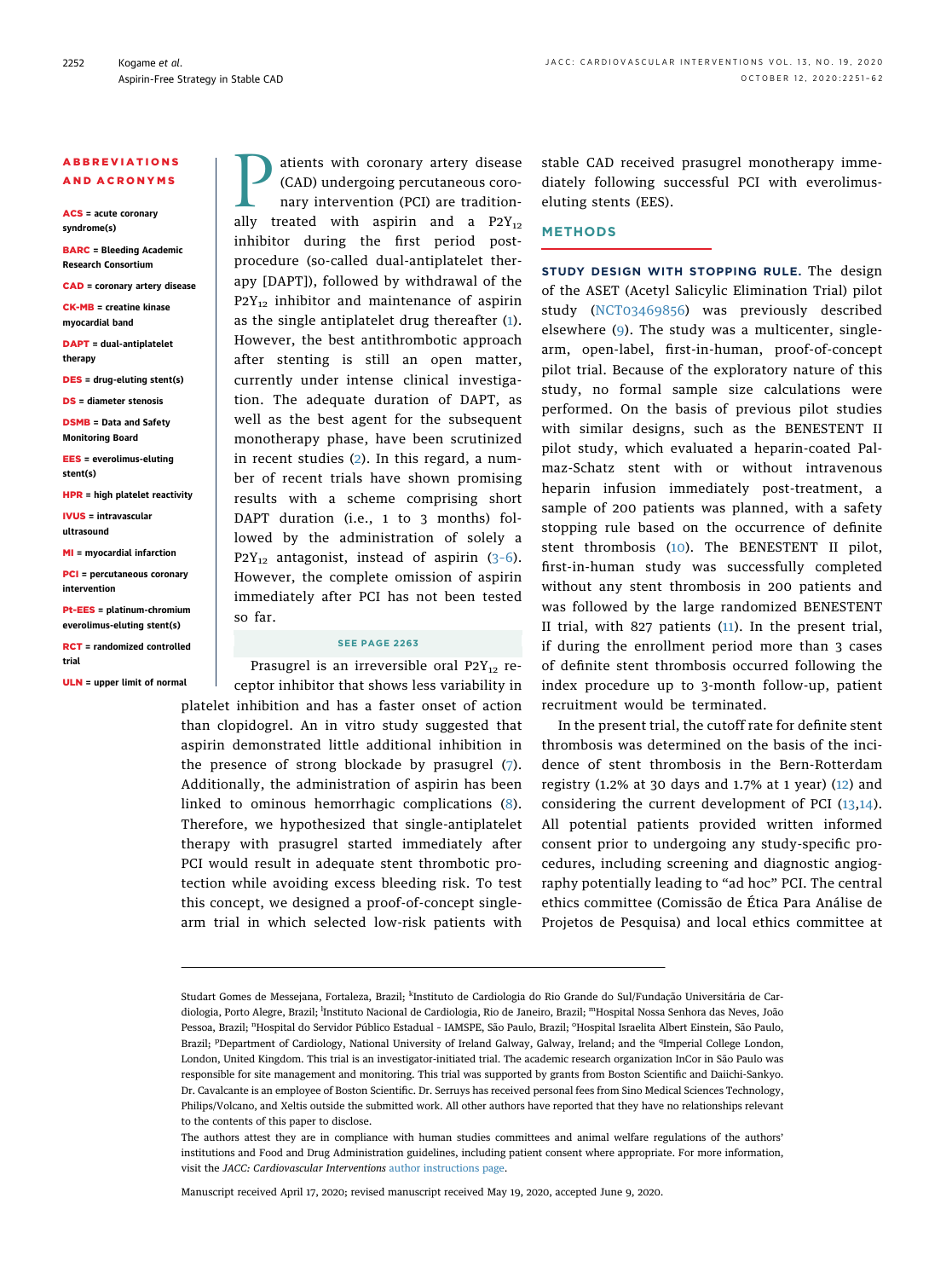each participating center approved the study protocol.

STUDY PARTICIPANTS. Patients requiring PCI for stable CAD with baseline SYNTAX (Synergy Between PCI With Taxus and Cardiac Surgery) scores <23 were screened and considered eligible for the study. Complete inclusion and exclusion criteria are listed in [Table 1](#page-3-0). We excluded patients with absolute or relative contraindications to prasugrel use or high-risk features for PCI (left main disease, chronic total occlusion, bifurcation lesion requiring 2-stent treatment, saphenous or arterial graft lesion, and severe calcified lesion requiring the use of the Rotablator system) to minimize the potential ischemic risks of implementing prasugrel monotherapy immediately after PCI. Patients who required staged procedures were also excluded to avoid heterogeneity in the duration of pharmacological treatment between index and staged procedures. Patients with history of acute coronary syndromes (ACS) within 12 months before the index procedure were excluded because these patients are recommended to receive DAPT for 12 months.

PATIENT SCREENING BEFORE INDEX PCI. The baseline anatomic SYNTAX score was calculated at each site by the investigators and recorded. A standard 12-lead electrocardiogram was recorded within 72 h prior to PCI, and cardiac biomarkers (creatine kinase-myocardial band [CK-MB] or troponin) were collected prior to PCI to detect and rule out ACS. For inclusion, the value of CK-MB was required to be <2 times the upper limit of normal (ULN). If the value of troponin was elevated more than the ULN at baseline (within 72 h prior to the start of PCI) without any ST-T-segment changes and/or typical symptoms, an additional blood sample was collected prior to PCI. If the second blood test showed either a stable level of troponin (<20% increase over the value of baseline troponin) or a decrease in troponin level, with a normal range of CK-MB and normal results on electrocardiography, the patient could be enrolled in the study.

INDEX PCI. Participants were loaded with standard DAPT (300 mg aspirin and 600 mg clopidogrel unless patients were previously on long-term therapy) at least 2 h prior to index PCI. Index PCI was performed with intention to achieve complete revascularization of all vessels with at least 1.5-mm diameter showing stenoses of 50% or more, as identified by the local interventional cardiologist ([15](#page-11-7)). Periprocedural anticoagulation was used at the operator's discretion according to local or international guidelines ([1,](#page-10-0)[16](#page-11-8)).

All target lesions were exclusively treated with the platinum-chromium EES (Pt-EES). The Pt-EES elutes everolimus for 3 months from a  $4-\mu m$  biodegradable poly(lactic-co-glycolic acid) coating that is located only on the abluminal side of  $74$ -,  $79$ -, and  $81$ - $\mu$ m platinum-chromium struts (for stent sizes  $\leq$ 2.5, 3.0 to 3.5, and 4.0 mm, respectively) and is resorbed within 4 months.

The investigators performed the procedure aiming to achieve optimal stent implantation according to local standard of care by angiography. The use of quantitative coronary angiography and/or intracoronary imaging (intravascular ultrasound [IVUS] or optical coherence tomography) was recommended but left to the discretion of the operator. The achievement of optimal stenting was judged by each investigator according to recommended criteria shown in [Supplemental Table 1](https://doi.org/10.1016/j.jcin.2020.06.023) and [Supplemental](https://doi.org/10.1016/j.jcin.2020.06.023) [Figure 1](https://doi.org/10.1016/j.jcin.2020.06.023) (17–[19](#page-11-9)). All angiographic recordings were analyzed off-line by an independent academic core laboratory (Academic Research Team, Rotterdam, the Netherlands) using quantitative coronary angiographic software (Coronary Angiography Analysis System version 5.9; Pie Medical Imaging, Maastricht, the Netherlands).

ANTIPLATELET TREATMENT. After achievement of optimal Pt-EES implantation on standard DAPT administrated prior to the index procedure, patients were enrolled in the study and loaded with 60 mg prasugrel while still in the catheterization laboratory to avoid further delay or omission of the loading dose ([Central Illustration](#page-4-0)). In patients already on long-term ticagrelor, we recommended that the investigator administer 60 mg prasugrel in the catheterization laboratory and discontinue ticagrelor just after the procedure. In patients already on long-term prasugrel, there was no need for an additional loading dose, and patients were treated with 10 mg prasugrel once a daily for 3 months. Upon enrollment, aspirin was discontinued on the day of the index procedure, and the prescription was maintained aspirin-free throughout the 3-month follow-up period.

STUDY FOLLOW-UP. After the index procedure, an assessment of the patient's clinical status was performed. Cardiac biomarkers were measured at discharge or 3 to 8 h post-procedure. A standard 12-lead electrocardiogram was also recorded at discharge or within 24 h post-procedure. Before hospital discharge, all patients were diligently educated about the importance of compliance with medication and the risk for stopping prasugrel using a specific educational study card. This card contained important information on the study drug and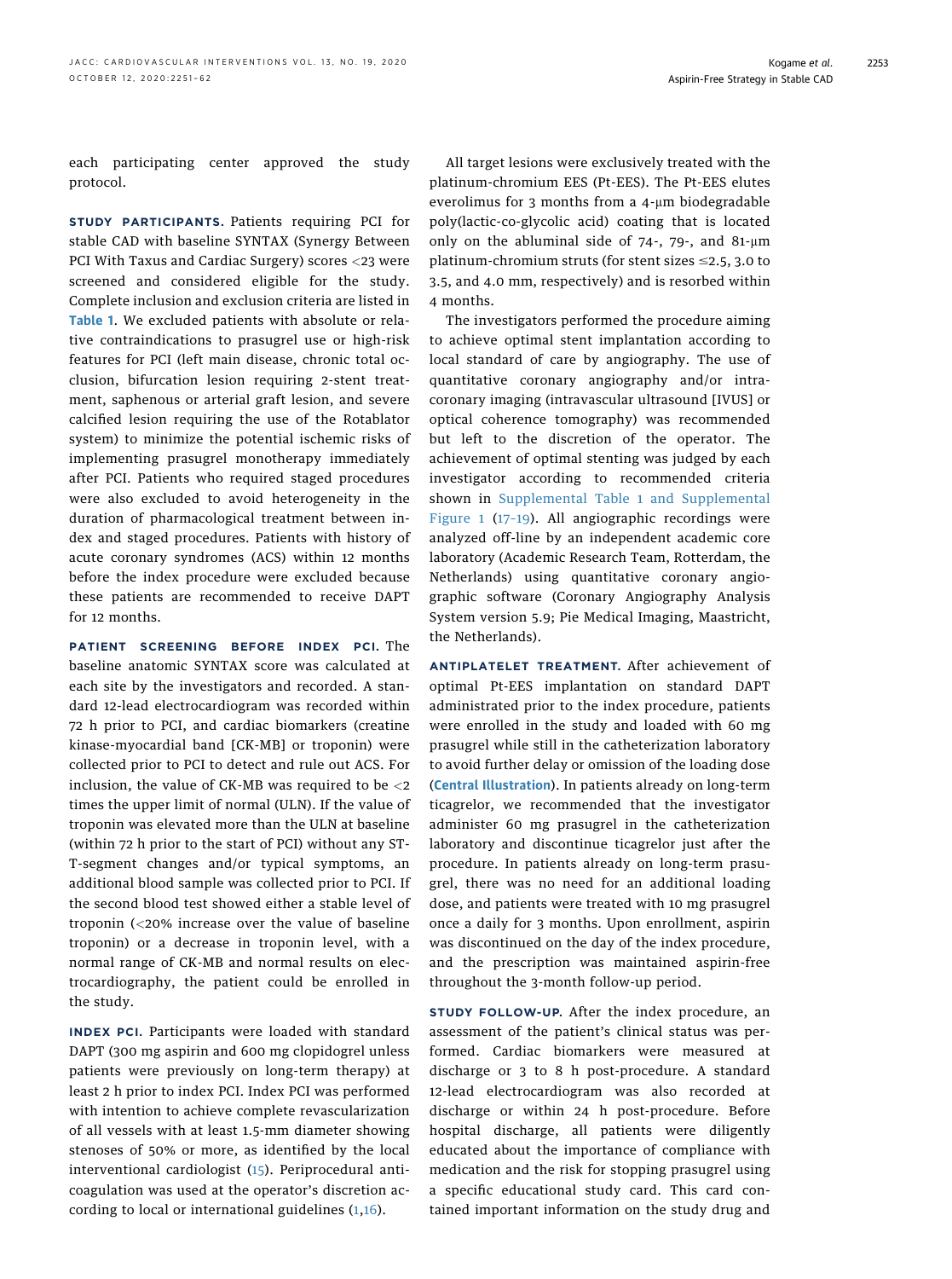#### <span id="page-3-0"></span>TABLE 1 Inclusion and Exclusion Criteria

#### Inclusion criteria

- 1. Successful PCI with optimal stent implantation of one or more SYNERGY stents
- 2. SYNERGY stent implantation was performed to treat:
	- a. Presence of 1 or more de novo lesion with diameter stenosis  $\geq$ 50% by visual estimation in at least 1 native coronary artery with reference vessel diameter ranging from 2.25 to 4.00 mm without left main stem involvement
	- b. Stable coronary artery disease and evidence of myocardial ischemia by symptoms or noninvasive test (e.g., treadmill exercise test, radionuclide scintigraphy, stress echocardiography)
	- c. Anatomic SYNTAX score <23 prior to PCI

3. Patient has provided written informed consent as approved by the ethics committee of the respective clinical site

#### Exclusion criteria

- 1.  $<$ 18 or  $\ge$ 75 yrs of age
- 2. Weight <60 kg
- 3. Glomerular filtration rate <60 ml/min
- 4. Previous PCI in the past 12 months
- 5. Current or previous acute coronary syndrome within 12 months
- 6. Patients with planned PCI or surgical intervention to treat any cardiac or noncardiac condition within the next 6 months
- 7. Concomitant cardiac valve disease requiring surgical therapy
- 8. Following lesion characteristics: left main disease, chronic total occlusion, bifurcation lesion requiring 2-stent treatment, saphenous or arterial graft lesion, and severe calcified lesion requiring use of the Rotablator system
- 9. Patient concomitantly treated with any other nonstudy stent in the same procedure
- 10. History of definite stent thrombosis
- 11. History of stroke or transient ischemic cerebrovascular accident
- 12. Atrial fibrillation or other indication for oral anticoagulant therapy
- 13. Hemoglobin <10 g/dl or other evidence of active bleeding
- 14. Peptic ulceration documented by endoscopy within the past 3 months unless healing proved by repeat endoscopy
- 15. Any other condition deemed by the investigator to place patient at excessive risk for bleeding with prasugrel
- 16. Known allergy to aspirin, prasugrel, or diagnosed lactose intolerance
- 17. Treatment in the past 10 days or requirement for ongoing treatment with a strong CYP3A4 inhibitor or inducer
- 18. Women of child-bearing potential unless negative pregnancy test result at screening and willing to use effective contraception for the duration of treatment with study medication
- 19. Woman who is breastfeeding at time of enrollment
- 20. Participation in another trial with an investigational drug or stent
- 21. Comorbidity associated with life expectancy <1 yr
- 22. Assessment that the subject is not likely to comply with the study procedures
- 23. Known drug or alcohol dependence within the past 12 months as judged by the investigator

 $PCI =$  percutaneous coronary intervention; SYNTAX = Synergy Between PCI With Taxus and Cardiac Surgery.

a warning on the risks of discontinuing the study drug without consultation of the research staff. If prasugrel needed to be discontinued for any reason, aspirin and clopidogrel should be considered as alternative treatment after consultation with the research staff.

Clinical follow-up was performed at 1 month by telephone contact to assess treatment adherence and clinical events. After 3 months, an in-person visit was performed, and prasugrel monotherapy was replaced by aspirin monotherapy or DAPT according to physician's discretion. When switching from prasugrel back to aspirin monotherapy, a loading dose of aspirin was recommended and was to be given in the hospital at the time of the 3-month follow-up visit.

Telephone contact was made at 4 months (final follow-up) for an observational assessment of the switch to standard-of-care treatment (aspirin alone or DAPT). An assessment of angina status, cardiovascular drug use, and any serious adverse events was made during clinical follow-up visits.

ADHERENCE TO PRASUGREL. The number of remaining prasugrel tablets at 3-month follow-up was recorded to assess adherence to prasugrel. Discontinuation and restart of any antiplatelet agents up to 4 months were recorded with the date and reason ([20](#page-11-10)). Adherence to prasugrel was assessed using 2 methods: cross-sectional binary assessment at each follow-up visit and tablet-count assessment using a drug accountability report at 3-month follow-up (i.e., [number of prasugrel tablets prescribed at  $discharge - number of remaining prasugrel tablets at$ 3-month follow-up]/number of prasugrel tablets required from discharge to 3-month follow-up).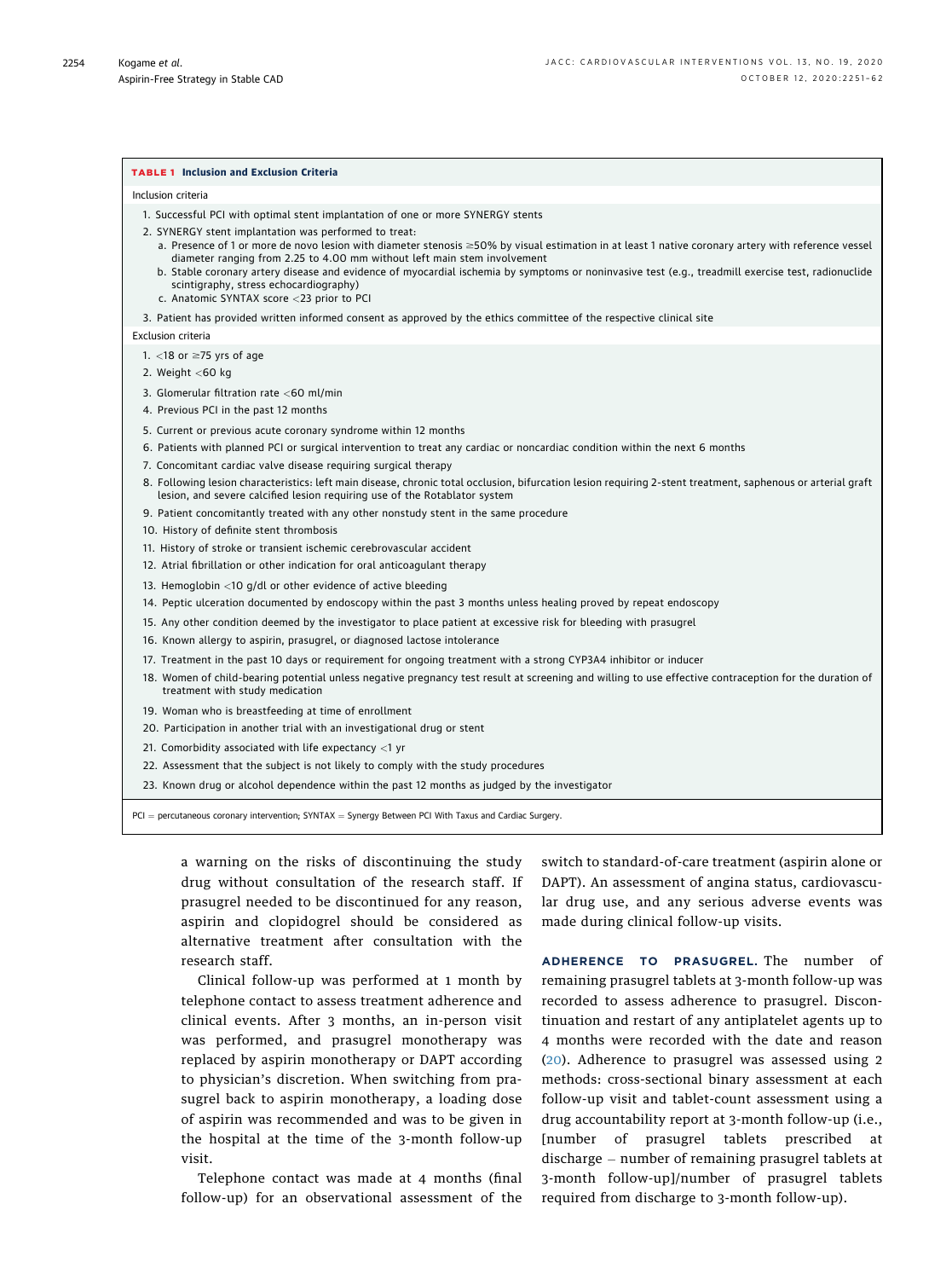<span id="page-4-0"></span>

(A) Aspirin-free prasugrel monotherapy in ASET (Acetyl Salicylic Elimination Trial). (B) Future perspective of aspirin-free prasugrel monotherapy. ACS = acute coronary syndrome; CAD = coronary artery disease; DAPT = dual-antiplatelet therapy; DES = drug-eluting stent; PCI = percutaneous coronary intervention.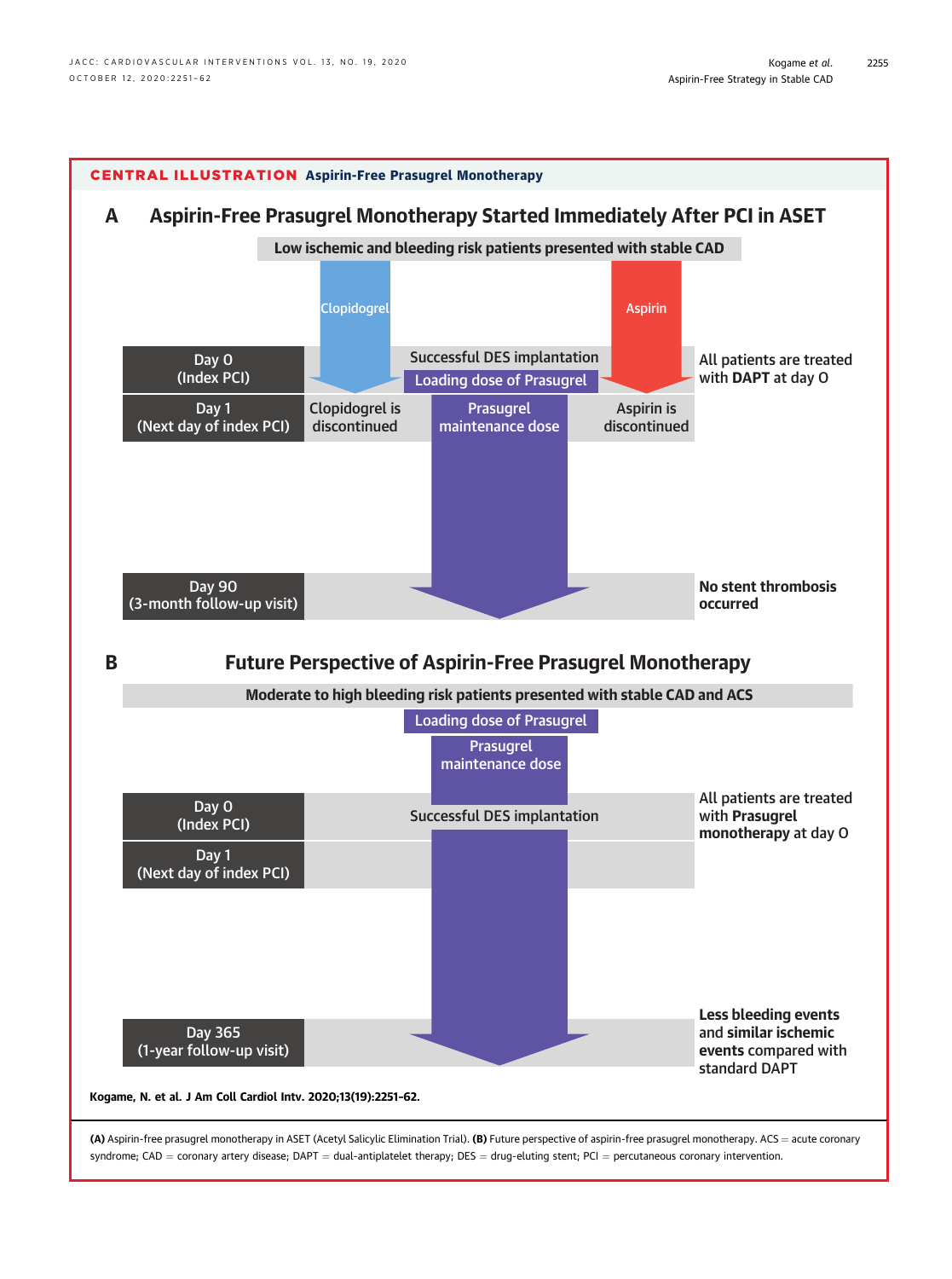<span id="page-5-0"></span>

STUDY ENDPOINTS. The primary ischemic endpoint was a composite of cardiac death, spontaneous target vessel myocardial infarction (MI) (48 h after the index procedure), or definite stent thrombosis up to 3 months after the index procedure.

The primary bleeding endpoint was any Bleeding Academic Research Consortium (BARC) type 3 or 5 bleeding up to 3 months after the index procedure. Secondary endpoints included all-cause death; stroke (subclassified as ischemic, hemorrhagic, or unknown); all MIs; repeat revascularization; definite, probable, or possible stent thrombosis; BARC types 1 to 5 bleeding; and each individual component of the primary endpoint.

All deaths were considered cardiac unless an undisputed noncardiac cause was present. Spontaneous MI was defined according to the third universal definition ([21](#page-11-11)). Periprocedural MI (<48 h post-PCI) was defined according to the 2013 definition of the Society for Cardiovascular Angiography and Interventions ([22](#page-11-12)). Stent thrombosis was defined and classified according to the Academic Research Consortium–2 definition ([23](#page-11-13)). BARC bleeding was defined as previously reported [\(24](#page-11-14)). All endpoints were independently adjudicated by the clinical event committee. An independent Data and Safety and Monitoring Board (DSMB) oversaw the individual and collective safety of the patients in the study during enrollment and follow-up. To provide the steering committee with timely feedback on potential safety issues, the DSMB reviewed the data 3 times during the trial: when the 50th patient enrolled, when the 125th patient enrolled, and when the 200th patient completed 1-month follow-up. The members of the clinical event committee and DSMB are listed in the [Supplemental](https://doi.org/10.1016/j.jcin.2020.06.023) [Appendix](https://doi.org/10.1016/j.jcin.2020.06.023).

STATISTICAL ANALYSIS. Continuous variables are expressed as mean  $\pm$  SD or as median with interquartile range as appropriate. Categorical variables are expressed as frequencies and percentages. All analyses were done using SAS version 9.2 or higher (SAS Institute, Cary, North Carolina).

## RESULTS

PATIENT SCREENING AND ENROLLMENT. From February 22, 2018, to May 7, 2019, 212 patients with SYNTAX scores <23 were screened, and 201 patients were enrolled after successful PCI in the trial at 9 centers in Brazil ([Figure 1](#page-5-0), [Supplemental Table 2\)](https://doi.org/10.1016/j.jcin.2020.06.023). Most of the reasons for nonenrollment were related to suboptimal results of PCI, such as left main coronary artery stenting, 2-stent technique for bifurcation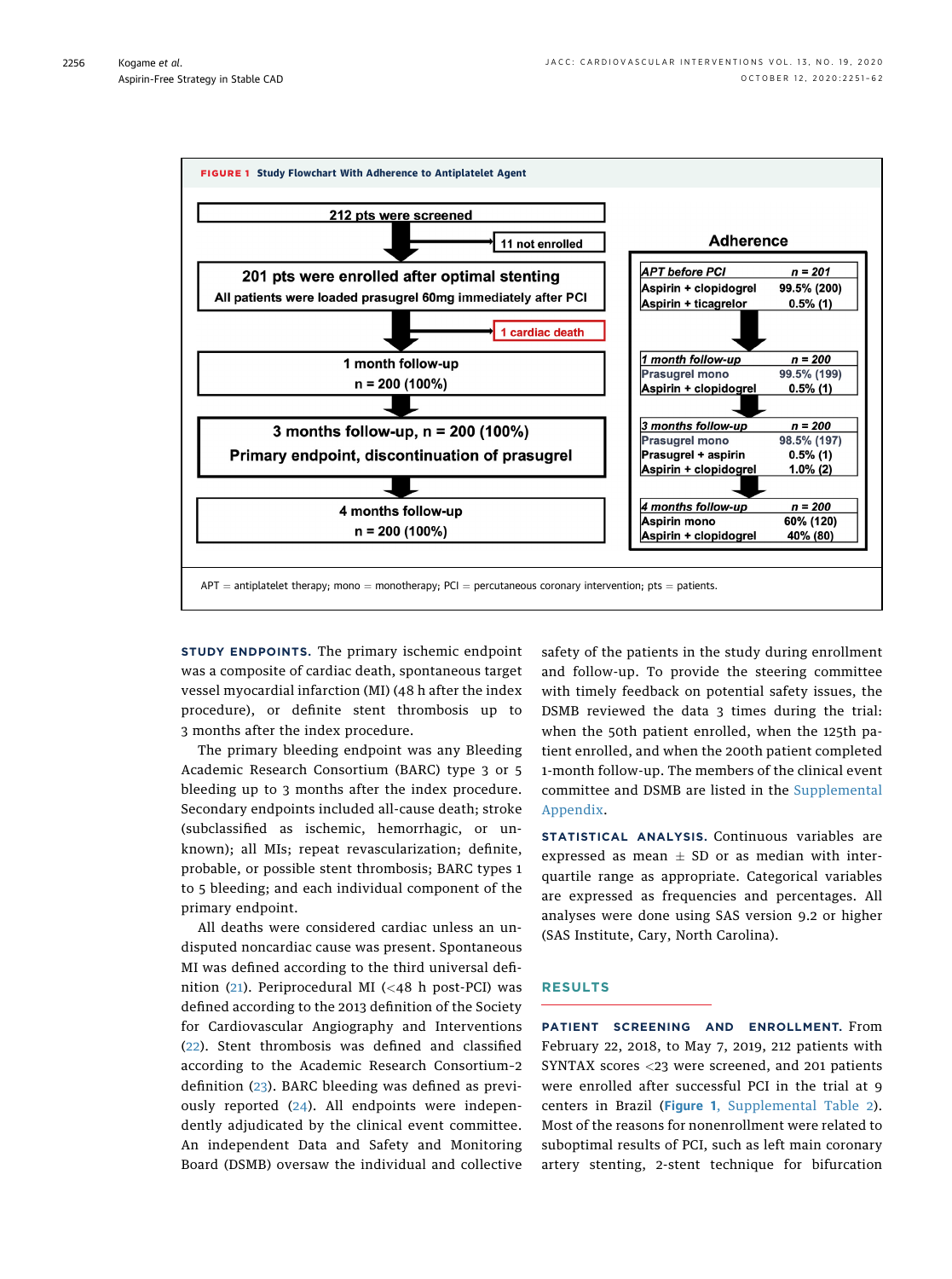<span id="page-6-0"></span>

| <b>TABLE 2 Reasons Patients Were Screened but Not Enrolled</b> |               |
|----------------------------------------------------------------|---------------|
| <b>Reason Not Enrolled</b>                                     | N             |
| Nonsignificant stenosis (diameter stenosis <50%)               | $\mathcal{P}$ |
| Left main disease                                              | $\mathcal{P}$ |
| Bifurcation lesion requiring 2-stent technique                 | $\mathcal{P}$ |
| Stent edge dissection                                          | 1             |
| Side branch occlusion after stent implantation                 | 1             |
| Presence of transient total occlusion                          |               |
| Atrial fibrillation                                            | 1             |
| Enrollment was closed at the time of screening                 | 1             |
| Total                                                          | 11            |

lesion, and side branch occlusion after stenting in 7 patients. In addition, a few more noneligible cases related to nonsignificant stenosis and atrial fibrillation were seen ([Table 2](#page-6-0)).

BASELINE CHARACTERISTICS. Baseline characteristics are shown in [Table 3](#page-6-1). The mean age was 59.5  $\pm$  7.7 years, and 35.3% of patients were women. Diabetes mellitus was observed in 36.8% of patients. Before the procedure, 96.5% of patients (194 of 201) were diagnosed with stable CAD with normal troponin I or T values (less than the ULN), and 6 patients had CK-MB values <2 times the ULN. One patient was diagnosed with stable CAD without any pre-procedural measurement of cardiac enzymes, whereas the post-procedural troponin T and CK-MB levels was less than the ULN in this patient. The mean site-reported SYNTAX score was  $7.2 \pm 4.5$ .

LESION AND PROCEDURAL CHARACTERISTICS. Lesion and procedural characteristics are shown in [Table 4](#page-7-0). Diagnostic coronary angiograms from all 201 enrolled patients are shown in [Supplemental](https://doi.org/10.1016/j.jcin.2020.06.023) [Figure 2.](https://doi.org/10.1016/j.jcin.2020.06.023) The majority of patients underwent PCI using radial access (84.6%). One-half of lesions were classified as American Heart Association type B2 or C (52.4%). All patients were treated exclusively with Pt-EES. The median number of implanted stents per patients was 1 (interquartile range: 1 to 2), and the mean total stent length per patients was 32.7  $\pm$ 18.0 mm. Overlapping stents were observed in 19 patients. Direct stenting was performed in 67.2% of lesions, whereas post-dilatation was performed in 57.6% of lesions with mean maximum pressure of 18.6 atm. IVUS-guided stent optimization was performed in 16.8% of lesions. After the procedure, TIMI (Thrombolysis In Myocardial Infarction) flow grade 3 was achieved in 99.6% of lesions (249 of 250). All lesions achieved post-PCI diameter stenosis (DS) <20%

<span id="page-6-1"></span>

| $59.5 + 7.7$                                                                                                                                                                                   |
|------------------------------------------------------------------------------------------------------------------------------------------------------------------------------------------------|
|                                                                                                                                                                                                |
| 130 (64.7)                                                                                                                                                                                     |
| 71 (35.3)                                                                                                                                                                                      |
| $28.8 + 4.4$                                                                                                                                                                                   |
| 33 (16.4)<br>74 (36.8)<br>16(8.0)<br>186 (92.5)<br>140 (69.7)<br>118 (61.8)<br>18 (9.0)<br>11(5.5)<br>4(2.0)<br>5(2.5)<br>1(0.5)<br>(0)<br>25(12.4)<br>3(1.5)<br>$64.3 \pm 7.7$<br>$7.2 + 4.5$ |
| 0(0)<br>0(0)<br>201 (100)<br>189 (94)<br>4(2)<br>8(4)                                                                                                                                          |
|                                                                                                                                                                                                |

<span id="page-6-2"></span>Values are mean  $\pm$  SD or n (%). \*Impaired renal function is defined as estimated glomerular filtration rate of creatinine clearance  $<$  60 ml/min/1.73 m<sup>2</sup> by the Modification of Diet in Renal Disease formula.

 $SYNTAX = Synergy$  Between PCI With Taxus and Cardiac Surgery.

by visual estimation, whereas 99.5% of lesions (249 of 250) achieved DS <30% by quantitative coronary angiography, with mean DS of 11.4  $\pm$  7.1%. Periprocedural MI occurred in 2 patients (1.0%).

OUTCOMES. All enrolled patients completed study follow-up over 4 months except 1 patient who died 3 days after the index procedure ([Figure 1](#page-5-0)). The primary ischemic endpoint occurred in 1 patient up to 3-month follow-up (0.5%). The primary bleeding endpoint occurred in 1 patient (0.5%). These primary endpoints occurred in the same patient. The patient was a 68-year-old woman with a SYNTAX score of 3. She underwent successful PCI for a noncomplex target lesion in the mid right coronary artery. She was on long-term therapy with clopidogrel before the index procedure, so a clopidogrel loading dose was not administrated before the index procedure. Prasugrel 60 mg was loaded immediately after PCI. The patient maintained constant high blood pressure, and a few hours after the index procedure, she presented with severe headache and altered level of consciousness, becoming then comatose and requiring orotracheal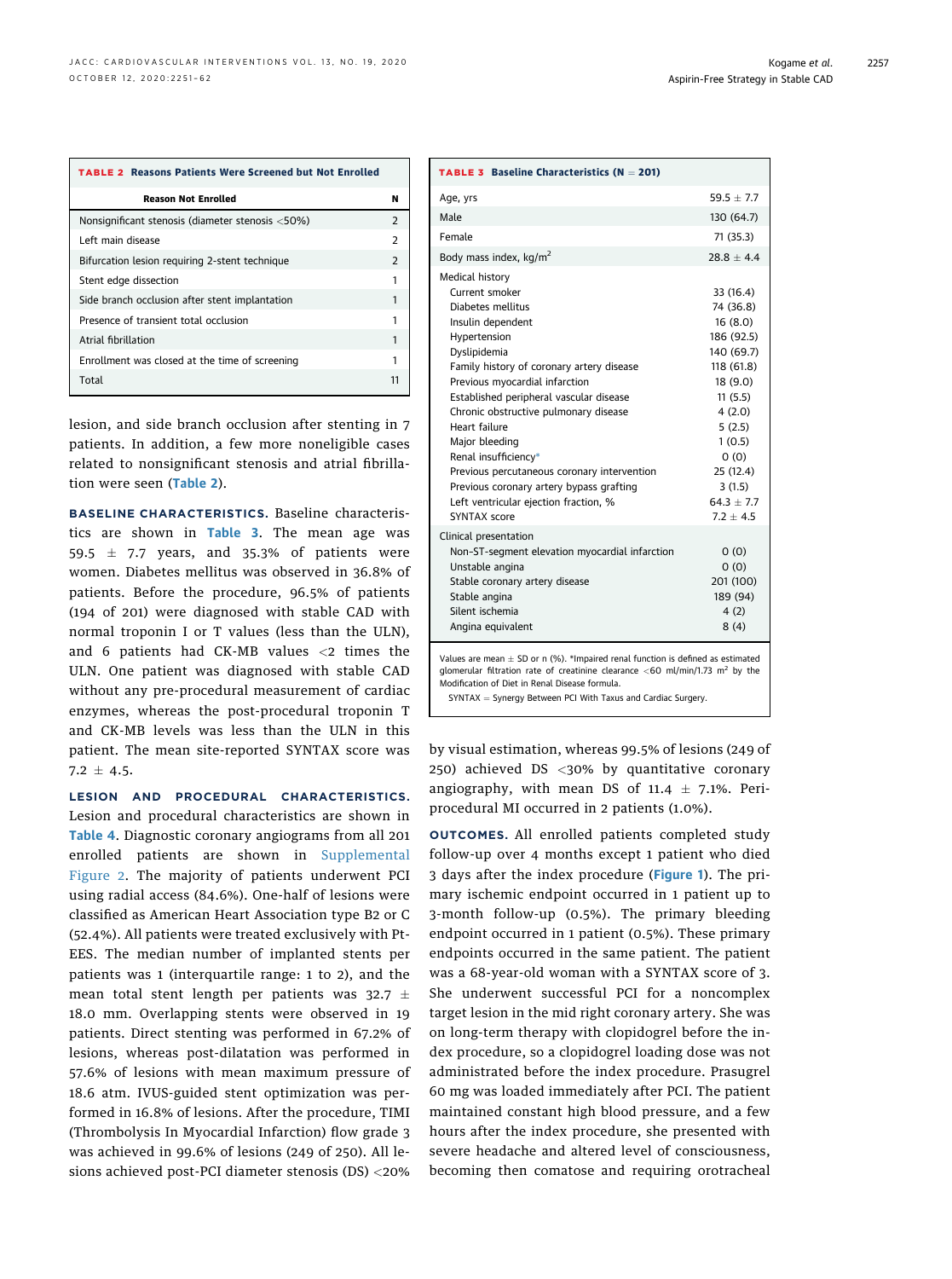<span id="page-7-0"></span>

| Vascular access site per patient<br>Femoral<br>31(15.4)<br>Radial<br>170 (84.6)<br><b>Brachial</b><br>0(0.0)<br>Lesions treated per patient<br>159 (79.1)<br>1 lesion<br>2 lesions<br>36 (17.9)<br>$\geq$ 3 lesions<br>6(3.0)<br>Treated lesions (250 lesions)<br>Left main coronary artery<br>0(0.0)<br>Left anterior descending coronary artery<br>131 (52.4)<br>Left circumflex coronary artery<br>47 (18.8)<br>Right coronary artery<br>72 (28.8)<br>AHA lesion type<br>A<br>39 (15.6)<br><b>B1</b><br>80 (32.0)<br>B <sub>2</sub><br>51 (20.4)<br>С<br>80 (32.0)<br>168 (67.2)<br>Direct stenting<br>IVUS used for stent optimization<br>42 (16.8)<br>Minimal luminal area, mm <sup>2</sup><br>$7.1 \pm 3.5$<br>Stent area, mm <sup>2</sup><br>$7.5 \pm 3.0$<br>Post-dilatation performed<br>144 (57.6)<br>Diameter stenosis by quantitative coronary angiography<br>$58.9 \pm 11.9$<br>Pre-procedure, %<br>Post-procedure, %<br>$11.4 \pm 7.1$<br>$<$ 30%<br>1(0.4)<br>Pre-procedural TIMI flow grade<br>0(0.0)<br>0<br>1<br>4(1.6)<br>$\overline{2}$<br>6(2.4)<br>240 (96.0)<br>3<br>Post-procedural TIMI flow grade<br>0(0.0)<br>0<br>1<br>0(0.0)<br>2<br>1(0.4)<br>3<br>249 (99.6)<br>Number of stents used per patient<br>$1(1-2)$<br>Patients with<br>No stents<br>0(0.0)<br>1 stent<br>142 (70.6)<br>2 stents<br>50 (24.9)<br>$\geq$ 3 stents<br>9(4.5)<br>Total stent length per patient, mm<br>$32.7 \pm 18.0$<br>Per stent characteristics (272 stents)<br>Pt-EES used<br>272 (100)<br>$24.2 \pm 8.4$<br>Stent length, mm<br>Stent nominal diameter, mm<br>$3.00 \pm 0.43$<br>$45.8 \pm 26.5$<br>Procedure time, min<br>Days in hospital<br>$2(2-3)$<br>Prasugrel loading dose given after successful PCI procedure<br>201 (100) | <b>TABLE 4</b> Lesion and Procedural Characteristics ( $N = 201$ ) |  |
|-------------------------------------------------------------------------------------------------------------------------------------------------------------------------------------------------------------------------------------------------------------------------------------------------------------------------------------------------------------------------------------------------------------------------------------------------------------------------------------------------------------------------------------------------------------------------------------------------------------------------------------------------------------------------------------------------------------------------------------------------------------------------------------------------------------------------------------------------------------------------------------------------------------------------------------------------------------------------------------------------------------------------------------------------------------------------------------------------------------------------------------------------------------------------------------------------------------------------------------------------------------------------------------------------------------------------------------------------------------------------------------------------------------------------------------------------------------------------------------------------------------------------------------------------------------------------------------------------------------------------------------------------------------------------------------------------------------------------------------------------|--------------------------------------------------------------------|--|
|                                                                                                                                                                                                                                                                                                                                                                                                                                                                                                                                                                                                                                                                                                                                                                                                                                                                                                                                                                                                                                                                                                                                                                                                                                                                                                                                                                                                                                                                                                                                                                                                                                                                                                                                                 |                                                                    |  |
|                                                                                                                                                                                                                                                                                                                                                                                                                                                                                                                                                                                                                                                                                                                                                                                                                                                                                                                                                                                                                                                                                                                                                                                                                                                                                                                                                                                                                                                                                                                                                                                                                                                                                                                                                 |                                                                    |  |
|                                                                                                                                                                                                                                                                                                                                                                                                                                                                                                                                                                                                                                                                                                                                                                                                                                                                                                                                                                                                                                                                                                                                                                                                                                                                                                                                                                                                                                                                                                                                                                                                                                                                                                                                                 |                                                                    |  |
|                                                                                                                                                                                                                                                                                                                                                                                                                                                                                                                                                                                                                                                                                                                                                                                                                                                                                                                                                                                                                                                                                                                                                                                                                                                                                                                                                                                                                                                                                                                                                                                                                                                                                                                                                 |                                                                    |  |
|                                                                                                                                                                                                                                                                                                                                                                                                                                                                                                                                                                                                                                                                                                                                                                                                                                                                                                                                                                                                                                                                                                                                                                                                                                                                                                                                                                                                                                                                                                                                                                                                                                                                                                                                                 |                                                                    |  |
|                                                                                                                                                                                                                                                                                                                                                                                                                                                                                                                                                                                                                                                                                                                                                                                                                                                                                                                                                                                                                                                                                                                                                                                                                                                                                                                                                                                                                                                                                                                                                                                                                                                                                                                                                 |                                                                    |  |
|                                                                                                                                                                                                                                                                                                                                                                                                                                                                                                                                                                                                                                                                                                                                                                                                                                                                                                                                                                                                                                                                                                                                                                                                                                                                                                                                                                                                                                                                                                                                                                                                                                                                                                                                                 |                                                                    |  |
|                                                                                                                                                                                                                                                                                                                                                                                                                                                                                                                                                                                                                                                                                                                                                                                                                                                                                                                                                                                                                                                                                                                                                                                                                                                                                                                                                                                                                                                                                                                                                                                                                                                                                                                                                 |                                                                    |  |
|                                                                                                                                                                                                                                                                                                                                                                                                                                                                                                                                                                                                                                                                                                                                                                                                                                                                                                                                                                                                                                                                                                                                                                                                                                                                                                                                                                                                                                                                                                                                                                                                                                                                                                                                                 |                                                                    |  |
|                                                                                                                                                                                                                                                                                                                                                                                                                                                                                                                                                                                                                                                                                                                                                                                                                                                                                                                                                                                                                                                                                                                                                                                                                                                                                                                                                                                                                                                                                                                                                                                                                                                                                                                                                 |                                                                    |  |

Values are n (%), mean  $\pm$  SD, or median (interquartile range).

 $AHA =$  American Heart Association: IVUS = intravascular ultrasound: PCI = percutaneous coronary intervention; Pt-EES = platinum-chromium everolimus-eluting stent; TIMI = Thrombolysis In Myocardial Infarction.

> intubation. Computed tomography revealed massive intracranial bleeding, and the patient was referred for emergency neurosurgical decompression. After surgery, there was severe deterioration of neurological status, and the patient eventually died 3 days

after index procedure. This event was adjudicated as cardiac death, BARC type 5b bleeding, and hemorrhagic stroke. The complete list of clinical outcomes is presented in [Table 5](#page-8-0). In terms of secondary endpoints, no spontaneous MI or stent thrombosis was observed up to 3-month follow-up, while 1 non-target vessel revascularization was observed.

ADHERENCE TO ANTIPLATELET AGENTS. Adherence to antiplatelet agents is shown in [Figure 1](#page-5-0). First of all, before the index procedure, all participants were on standard DAPT by design. Of these, 99.5% were on DAPT with aspirin plus clopidogrel. One hundred four patients were prescribed a clopidogrel loading dose, whereas 96 were on long-term therapy with a clopidogrel maintenance dose. Only 1 patient was on longterm DAPT with aspirin plus ticagrelor before PCI. Immediately after PCI, all 201 patients received loading doses of prasugrel 60 mg, and aspirin was discontinued on the day of the index procedure. At 3-month follow-up, 3 patients were not adherent to study medication. Two patients presented with recurrent angina during follow-up. One underwent revascularization for a nontarget vessel and subsequently restarted DAPT (aspirin and clopidogrel). The other restarted DAPT (aspirin and clopidogrel) without having undergone invasive coronary angiography, and angina subsequently subsided. The remaining patient did not discontinue prasugrel up to 3-month follow-up but restarted aspirin 10 days before the 3-month visit by his own decision. Overall, 98.5% of patients were adherent to study medication at 3-month follow-up in the cross-sectional analysis. In drug accountability analysis for prasugrel among 198 patients with available data, adherence to prasugrel was 98.3% (18,055 of 18,353 tablets). Both analyses demonstrated high adherence to prasugrel monotherapy without any side effects. At 4-month follow-up, 60% of patients were receiving aspirin monotherapy, and the remaining patients received DAPT with aspirin and clopidogrel.

## **DISCUSSION**

We present here a proof-of-concept trial in which selected patients with stable CAD were treated with aspirin-free prasugrel monotherapy following successful Pt-EES implantation. One patient experienced a primary bleeding endpoint. Importantly, no stent thrombosis event occurred. This finding is not surprising, but to the best of our knowledge, this is the first prospective experience of withholding aspirin the day after index PCI while administrating monotherapy with a  $P2Y_{12}$  inhibitor [\(25\)](#page-11-15).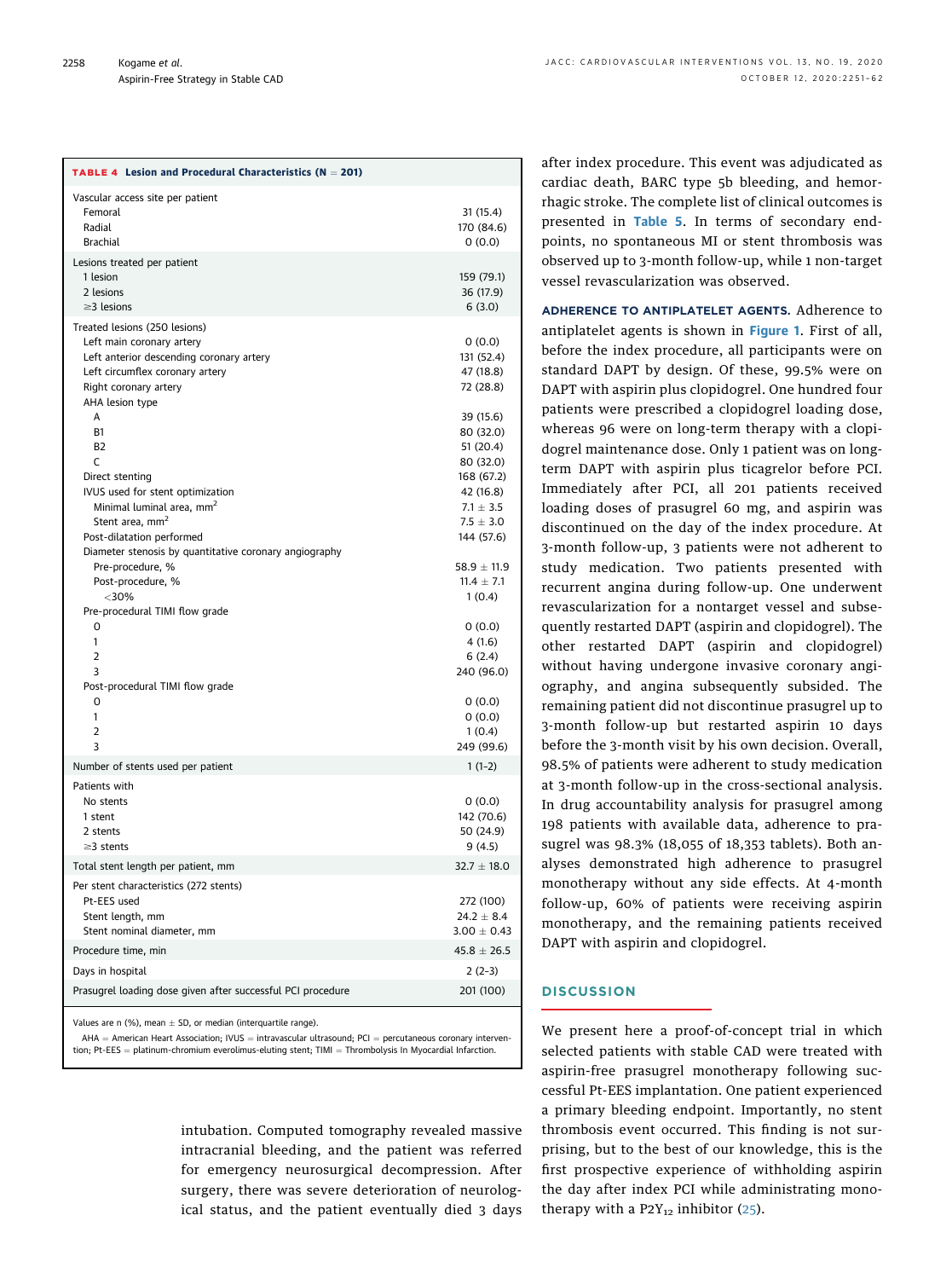Recently, several randomized controlled trials (RCTs) have been conducted to investigate different antithrombotic strategies, including monotherapy with a  $P_2Y_{12}$  inhibitor, aiming to assess the best balance between ischemic and bleeding risks after PCI. The STOPDAPT-2 (Short and Optimal Duration of Dual Antiplatelet Therapy-2 Study) trial showed that 1-month DAPT followed by clopidogrel monotherapy provided a beneficial net clinical effect for ischemic and bleeding events, compared with 12-month DAPT with aspirin and clopidogrel [\(3\)](#page-10-2). Likewise, in the SMART-CHOICE (Comparison Between P2Y<sub>12</sub> Antagonist Monotherapy and Dual Antiplatelet Therapy After DES) study, 3 months of DAPT followed by  $P2Y_{12}$  inhibitor monotherapy for 9 months was noninferior to 12 months of DAPT ([4\)](#page-10-4). Similar results were reported in a high-risk population from the large-scale randomized TWILIGHT (Ticagrelor With Aspirin or Alone in High-Risk Patients After Coronary Intervention) study ([5\)](#page-10-5) and in patients with ACS from the TICO (Ticagrelor With or Without Aspirin in Acute Coronary Syndrome After PCI) trial ([6\)](#page-10-6). Additionally, although not showing superiority, the GLOBAL LEADERS (A Clinical Study Comparing Two Forms of Anti-platelet Therapy After Stent Implantation) trial suggested no harm of a scheme comprising 1-month DAPT (aspirin and ticagrelor) followed by 23-month ticagrelor monotherapy  $(26)$  $(26)$ . It is interesting to note that all those trials included patients undergoing PCI in both acute and stable settings.

Compared with patients treated with standard DAPT, those with moderate to high bleeding risk should derive benefit from a strategy of aspirin-free prasugrel monotherapy by reducing bleeding events without increasing ischemic events. In numerous RCTs with short DAPT followed by  $P2Y_{12}$  inhibitor monotherapy,  $P2Y_{12}$  inhibitor monotherapy was started at least 1 month after the index procedure (3–[6\)](#page-10-2). But until now, no trial has evaluated a  $P2Y_{12}$  monotherapy strategy initiated immediately after drugeluting stent (DES) implantation, and this type of strategy should be evaluated with special consideration for safety because of the high frequency of stent thrombosis observed during the first month ([13\)](#page-11-5). Therefore, before starting a RCT to prove the superiority of aspirin-free strategy in reducing bleeding, the safety concern with regard to an excess of early stent thrombosis should be excluded. If we aim to demonstrate the noninferiority of aspirin-free therapy against standard DAPT with respect to definite stent thrombosis at 3 months, we need more than 11,000 patients in each arm (expected 3-month definite stent thrombosis rate of standard DAPT group

<span id="page-8-0"></span>

| <b>TABLE 5 Clinical Outcomes at 3-Month Follow-Up (<math>N = 201</math>)</b>                                                                        |                  |
|-----------------------------------------------------------------------------------------------------------------------------------------------------|------------------|
| Primary ischemic endpoint: composite of cardiac death,<br>TV spontaneous myocardial infarction, or definite stent thrombosis                        | 1(0.5)           |
| Cardiac death                                                                                                                                       | 1(0.5)           |
| TV spontaneous myocardial infarction (48 h after PCI)                                                                                               | 0(0.0)           |
| Definite stent thrombosis                                                                                                                           | 0(0.0)           |
| Primary bleeding endpoint: BARC type 3 or 5 bleeding                                                                                                | 1(0.5)           |
| BARC type 3a                                                                                                                                        | 0(0.0)           |
| BARC type 3b                                                                                                                                        | 0(0.0)           |
| BARC type 5a                                                                                                                                        | 0(0.0)           |
| BARC type 5b                                                                                                                                        | 1(0.5)           |
| Secondary endpoints                                                                                                                                 |                  |
| All-cause death                                                                                                                                     | 1(0.5)           |
| Cardiac                                                                                                                                             | 1(0.5)           |
| Stroke                                                                                                                                              | 1(0.5)           |
| Ischemic                                                                                                                                            | 0(0.0)           |
| Hemorrhagic<br>Unknown                                                                                                                              | 1(0.5)           |
| Transient ischemic attack                                                                                                                           | 0(0.0)           |
| Myocardial infarction                                                                                                                               | 0(0.0)<br>2(1.0) |
| Spontaneous                                                                                                                                         | 0(0.0)           |
| TV-related                                                                                                                                          | 0(0.0)           |
| Non-TV-related                                                                                                                                      | 0(0.0)           |
| Periprocedural                                                                                                                                      | 2(1.0)           |
| TV-related                                                                                                                                          | 2(1.0)           |
| Non-TV-related                                                                                                                                      | 0(0.0)           |
| Bleeding: BARC types 1-5                                                                                                                            | 1(0.5)           |
| BARC type 5b                                                                                                                                        | 1(0.5)           |
| All revascularizations                                                                                                                              | 1(0.5)           |
| Non-TV revascularization                                                                                                                            | 1(0.5)           |
| Stent thrombosis                                                                                                                                    | 0(0.0)           |
| Definite                                                                                                                                            | 0(0.0)           |
| Probable                                                                                                                                            | 0(0.0)           |
| Possible                                                                                                                                            | 0(0.0)           |
| Values are n (%).<br>$\mathsf{BARC} = \mathsf{Bledina}$ Academic Research Consortium: $\mathsf{PCI} = \mathsf{percutaneous}$ coronary intervention: |                  |

 $\mathsf{BARC} = \mathsf{Bleading}$  Academic Research Consortium;  $\mathsf{PCI} = \mathsf{percut}$ aneous coronary intervention;  $TV =$  target vessel.

0.44% from SYNTAX II [using Pt-EES and IVUS-guided stent optimization], noninferiority margin 0.22%, 1-sided alpha =  $0.05$ , 80% power) ([27](#page-11-17)). It is unrealistic or even unethical to implement such a trial without any evidence of feasibility and safety. Therefore, we needed a small first-in-human study with maximum consideration for safety (i.e., early stent thrombosis prevention), including careful patient selection using SYNTAX score, strict screening on the basis of cardiac enzyme levels, strong recommendation for imaging-guided stent optimization, strict protocol for switching antiplatelet drugs, and extended follow-up to 4 months, as well as patient education using a specific study card and stringent, careful data monitoring by a DSMB. In terms of changes in antiplatelet therapy regimen, we decided to initiate prasugrel monotherapy in the catheterization laboratory immediately after confirmation of successful EES implantation to minimize the risk for stent thrombosis, because suboptimal stent implantation or unexpected complex stenting is performed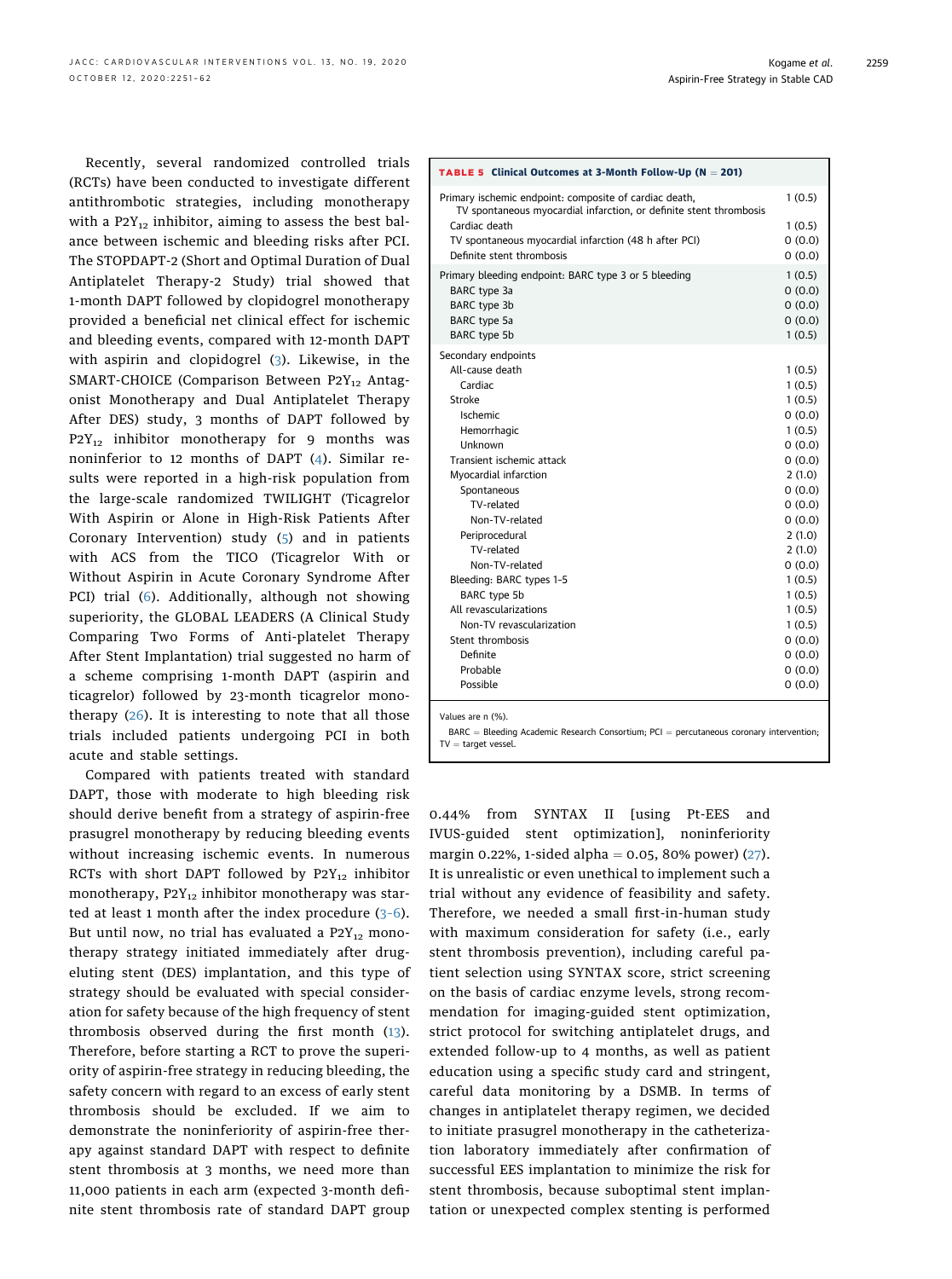with a certain probability (3.3% [7 of 212] among all patients screened in the present trial). This strategy of switching  $P2Y_{12}$  inhibitors is in line with international consensus on switching therapies and is supported by the pharmacodynamic studies [\(28](#page-11-18)–31). In a previous trial, it was demonstrated that a prasugrel loading dose following a clopidogrel loading dose results in a rapid and substantial decrease in high platelet reactivity (HPR) in patients undergoing PCI ([31](#page-11-19)).

The safety profile of prasugrel monotherapy following DES implantation in this study may be attributed, at least in part, to the exclusive use of newer generation thin-strut biodegradable polymer EES, as these new stents demonstrated a lower rate of thrombotic complications compared with firstgeneration DES [\(14\)](#page-11-6). Additionally, we included only patients with noncomplex, nonacute CAD in whom optimal PCI results were achieved. Although intracoronary imaging–guided stent optimization was strongly recommended by the protocol, only 16% of patients underwent IVUS-guided stent optimization. A low adoption of IVUS for stent optimization was somewhat disappointing, but in-stent DS <30% by quantitative coronary angiography was achieved in almost all lesions (99.5%), with a mean DS of 11.4  $\pm$ 7.1%.

Potent  $P2Y_{12}$  blockade by prasugrel monotherapy with excellent adherence (98.5%) may have led to down-regulation of other markers of platelet reactivity, including arachidonic acid– and collageninduced aggregation ([32](#page-11-20),[33](#page-11-21)), resulting in no cases of stent thrombosis. Adherence to prasugrel in the present trial was relatively high compared with trials that implemented  $P2Y_{12}$  monotherapy with ticagrelor (at 3 months, 86.0% and 87.3% in the GLOBAL LEADERS and TWILIGHT trials, respectively), although we enrolled far fewer patients the present trial than the others. In the ISAR-REACT 5 (Prospective, Randomized Trial of Ticagrelor Versus Prasugrel in Patients With Acute Coronary Syndrome) trial, among 4,018 patients with ACS randomized to either prasugrel or ticagrelor, the incidence of death, MI, or stroke was significantly lower among those who received prasugrel than among those who received ticagrelor, and the incidence of major bleeding was not significantly different between the 2 groups. In addition to the main findings, prasugrel was associated with a lower incidence of drug discontinuation at 1-year follow-up compared with ticagrelor (12.5% in the prasugrel arm vs. 15.2% in the ticagrelor arm;  $p = 0.03$  [\(34\)](#page-11-22), which can be at least partially explained by the specific side effects of ticagrelor (e.g., dyspnea) and its twice-daily prescription. Furthermore, in the present study we diligently educated participants about the importance of compliance with medication and the risk of stopping prasugrel using a specific study card, which may have contributed to the high adherence to prasugrel. These findings may suggest that prasugrel is a preferable drug as  $P2Y_{12}$  inhibitor monotherapy compared with ticagrelor.

In the present trial, maximal consideration for early stent thrombosis resulted in the enrollment of patients with very low bleeding risk, but the efficacy of the aspirin-free strategy in reducing bleeding among patients at high bleeding risk is of interest and should be investigated in a large-scale RCT. The completion of the present trial without any stent thrombosis allows us ethically to plan further trials. Theoretically, patients with moderate to high bleeding risk are ideal candidates for a large RCT to prove efficacy in bleeding reduction, as shown in recent trials with short DAPT strategies followed by  $P2Y_{12}$  monotherapy ([5](#page-10-5),[35](#page-11-23),[36\)](#page-11-24). Of note, these patients frequently have complex PCI features and ACS presentation, which are well-known ischemic risk factors and were systematically excluded from the present trial according to the exclusion criteria applied in this first-in-human study investigating for the first time a regimen of aspirin-free prasugrel monotherapy. Therefore, before starting a large RCT, an additional pilot study may be needed to demonstrate safety (absence of early stent thrombosis) in patients with more complex coronary syndromes (e.g., a non–STsegment elevation ACS population as in the ASET Japan trial).

STUDY LIMITATIONS. First, this was a nonrandomized study without any comparator. Therefore, no conclusion could be drawn in terms of the superiority or inferiority of prasugrel monotherapy compared with conventional DAPT, as this was not the objective of this study.

Second, the external validity of the results of the present pilot study may be limited to a population selected with the stringent criteria of selection applied in the present study, which is only one exploratory step toward "an aspirin-free era post-PCI" [\(37\)](#page-11-25). However, the completion of the present trial without any stent thrombosis allows us to plan further trials and expansion of the inclusion criteria (e.g., a non–ST-segment elevation ACS population as in the ASET Japan trial).

Third, the cutoff rate for definite stent thrombosis adopted in the present study was relatively high compared with the stent thrombosis outcomes of current stent trials with contemporary DES in which a definite stent thrombosis rate of 0.72% at a median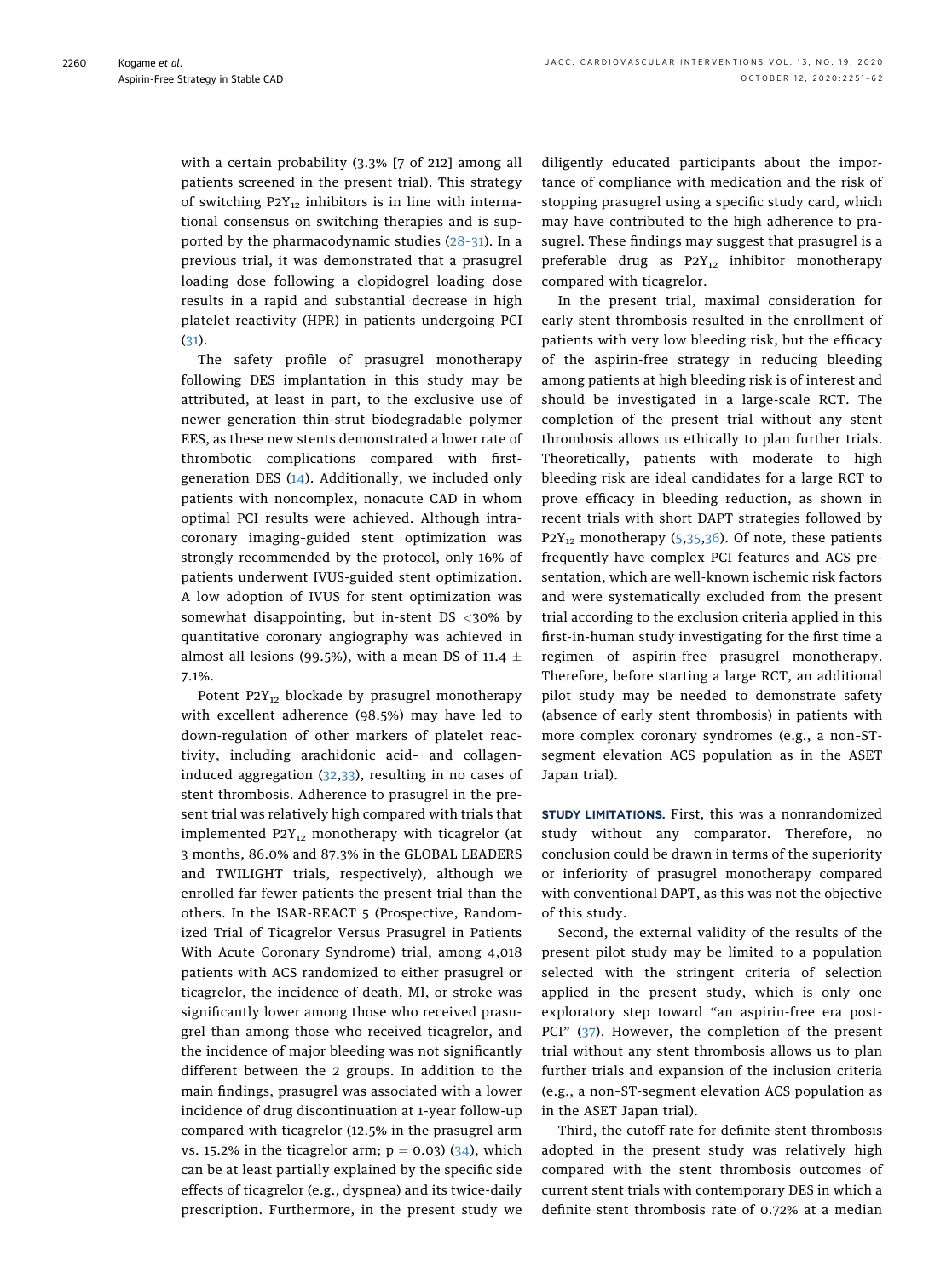follow-up of 3.8 years with cobalt chromium EES or Pt-ES was reported [\(14\)](#page-11-6).

Fourth, the administration of a prasugrel loading dose immediately after PCI may have contributed to the fatal intracranial bleeding in 1 patient, who was on long-term therapy with aspirin plus clopidogrel before PCI. A single event of intracranial hemorrhage in a very small sample size as in the ASET trial represents theoretically a rate of 0.5% over 3 months in very low risk patients and is concerning, as in previous RCTs with short DAPT strategies among higher risk patients than in the present trial, intracranial hemorrhage rates ranged from 0% to 0.13% over an observation period of 1 year  $(3,26)$  $(3,26)$  $(3,26)$ . This single case of intracranial hemorrhage may have been caused more specifically by switching between  $P2Y_{12}$  inhibitors with a loading dose of prasugrel rather than by aspirin-free prasugrel monotherapy itself. Initiation of prasugrel with or without aspirin prior to the procedure might be a desirable alternative in future trials, as switching from clopidogrel to prasugrel could then be avoided. Although prasugrel monotherapy starting before PCI is the desirable final strategy ([Central Illustration](#page-4-0)), it was premature to implement that strategy during this first-in-human study without applying the switching of  $P2Y_{12}$  inhibitors recommended in published research ([28](#page-11-18)).

Finally, the lack of platelet function testing is a major limitation, as we have missed the opportunity to evaluate the incidence and impact of HPR under prasugrel treatment without aspirin in clinical practice. HPR has been observed in about 10% of patients treated with prasugrel [\(38](#page-11-26)) and might be associated with worse ischemic outcomes in patients on prasugrel monotherapy than on standard DAPT. However, an individual patient-level meta-analysis including more than 6,000 patients showed that HPR was not predictive of recurrent ischemic events in low-risk patients treated with clopidogrel ([39](#page-11-27)). In the present trial, careful patient selection and strong recommendation for imaging-guided stent optimization may have minimized the risk for ischemic events in patients with HPR on prasugrel monotherapy.

## CONCLUSIONS

Aspirin-free prasugrel monotherapy was feasible and safe following successful DES implantation in a population of selected patients with stable CAD with low anatomic complexity. Our findings may help underpin larger randomized controlled studies to evaluate the aspirin-free strategy compared with traditional DAPT following PCI.

ADDRESS FOR CORRESPONDENCE: Prof. Pedro A. Lemos, Heart Institute–InCor, University of São Paulo Medical School, Av. Dr. Eneas Carvalho de Aguiar 44, São Paulo-SP, Brazil 05403-010. E-mail: [pedro.](mailto:pedro.lemos@atscien.com) [lemos@atscien.com.](mailto:pedro.lemos@atscien.com) OR Prof. Patrick W. Serruys, National University of Ireland Galway, University Road, Galway H91 TK33, Ireland. E-mail: [patrick.w.j.c.](mailto:patrick.w.j.c.serruys@gmail.com) [serruys@gmail.com](mailto:patrick.w.j.c.serruys@gmail.com).

## **PERSPECTIVES**

WHAT IS KNOWN? Recent studies have suggested that short DAPT strategies may provide an adequate balance between ischemic and bleeding risks. However, an aspirin-free strategy with a  $P2Y_{12}$  inhibitor immediately after stent implantation has not yet been investigated in the context of a prospective trial.

WHAT IS NEW? Aspirin-free prasugrel monotherapy initiated immediately after Pt-EES implantation demonstrated feasibility and safety without any stent thrombosis in selected low-risk patients with stable CAD.

WHAT IS NEXT? These finding might pave the way for further exploration of the benefit of aspirin-free  $P2Y_{12}$  inhibitor monotherapy in patients with coronary disease treated with PCI.

#### REFERENCES

<span id="page-10-0"></span>1. [Levine GN, Bates ER, Bittl JA, et al. 2016 ACC/](http://refhub.elsevier.com/S1936-8798(20)31369-8/sref1) [AHA guideline focused update on duration of dual](http://refhub.elsevier.com/S1936-8798(20)31369-8/sref1) [antiplatelet therapy in patients with coronary ar](http://refhub.elsevier.com/S1936-8798(20)31369-8/sref1)[tery disease: a report of the American College of](http://refhub.elsevier.com/S1936-8798(20)31369-8/sref1) [Cardiology/American Heart Association Task Force](http://refhub.elsevier.com/S1936-8798(20)31369-8/sref1) [on Clinical Practice Guidelines. J Am Coll Cardiol](http://refhub.elsevier.com/S1936-8798(20)31369-8/sref1) [2016;68:1082](http://refhub.elsevier.com/S1936-8798(20)31369-8/sref1)–115.

<span id="page-10-1"></span>2. [Yin SH, Xu P, Wang B, et al. Duration of dual](http://refhub.elsevier.com/S1936-8798(20)31369-8/sref2) [antiplatelet therapy after percutaneous coronary](http://refhub.elsevier.com/S1936-8798(20)31369-8/sref2) [intervention with drug-eluting stent: systematic](http://refhub.elsevier.com/S1936-8798(20)31369-8/sref2) [review and network meta-analysis. BMJ 2019;365:](http://refhub.elsevier.com/S1936-8798(20)31369-8/sref2) [l2222.](http://refhub.elsevier.com/S1936-8798(20)31369-8/sref2)

<span id="page-10-2"></span>3. [Watanabe H, Domei T, Morimoto T, et al. Effect](http://refhub.elsevier.com/S1936-8798(20)31369-8/sref3) [of 1-month dual antiplatelet therapy followed by](http://refhub.elsevier.com/S1936-8798(20)31369-8/sref3) [clopidogrel vs 12-month dual antiplatelet therapy](http://refhub.elsevier.com/S1936-8798(20)31369-8/sref3) [on cardiovascular and bleeding events in patients](http://refhub.elsevier.com/S1936-8798(20)31369-8/sref3) [receiving PCI: the STOPDAPT-2 randomized clin](http://refhub.elsevier.com/S1936-8798(20)31369-8/sref3)[ical trial. JAMA 2019;321:2414](http://refhub.elsevier.com/S1936-8798(20)31369-8/sref3)–27.

<span id="page-10-4"></span>4. Hahn JY, Song YB, Oh JH, et al. Effect of P2Y<sub>12</sub> [inhibitor monotherapy vs dual antiplatelet therapy](http://refhub.elsevier.com/S1936-8798(20)31369-8/sref4) [on cardiovascular events in patients undergoing](http://refhub.elsevier.com/S1936-8798(20)31369-8/sref4) [percutaneous coronary intervention: the SMART-](http://refhub.elsevier.com/S1936-8798(20)31369-8/sref4)[CHOICE randomized clinical trial. JAMA 2019;321:](http://refhub.elsevier.com/S1936-8798(20)31369-8/sref4) [2428](http://refhub.elsevier.com/S1936-8798(20)31369-8/sref4)–37.

<span id="page-10-5"></span>5. [Mehran R, Baber U, Sharma SK, et al. Ticagrelor](http://refhub.elsevier.com/S1936-8798(20)31369-8/sref5) [with or without aspirin in high-risk patients after](http://refhub.elsevier.com/S1936-8798(20)31369-8/sref5) [PCI. N Engl J Med 2019;381:2032](http://refhub.elsevier.com/S1936-8798(20)31369-8/sref5)–42.

<span id="page-10-6"></span>6. Jang Y. Ticagrelor with or without aspirin in acute coronary syndrome after PCI: randomized evaluation of ticagrelor monotherapy after 3 month dual antiplatelet therapy in acute coronary syndrome (the TICO trial). Presented at: ACC 2020; March 30, 2020.

<span id="page-10-3"></span>7. [Armstrong PC, Leadbeater PD, Chan MV, et al.](http://refhub.elsevier.com/S1936-8798(20)31369-8/sref7) In the presence of strong P2Y<sub>12</sub> [receptor blockade,](http://refhub.elsevier.com/S1936-8798(20)31369-8/sref7) [aspirin provides little additional inhibition of](http://refhub.elsevier.com/S1936-8798(20)31369-8/sref7)